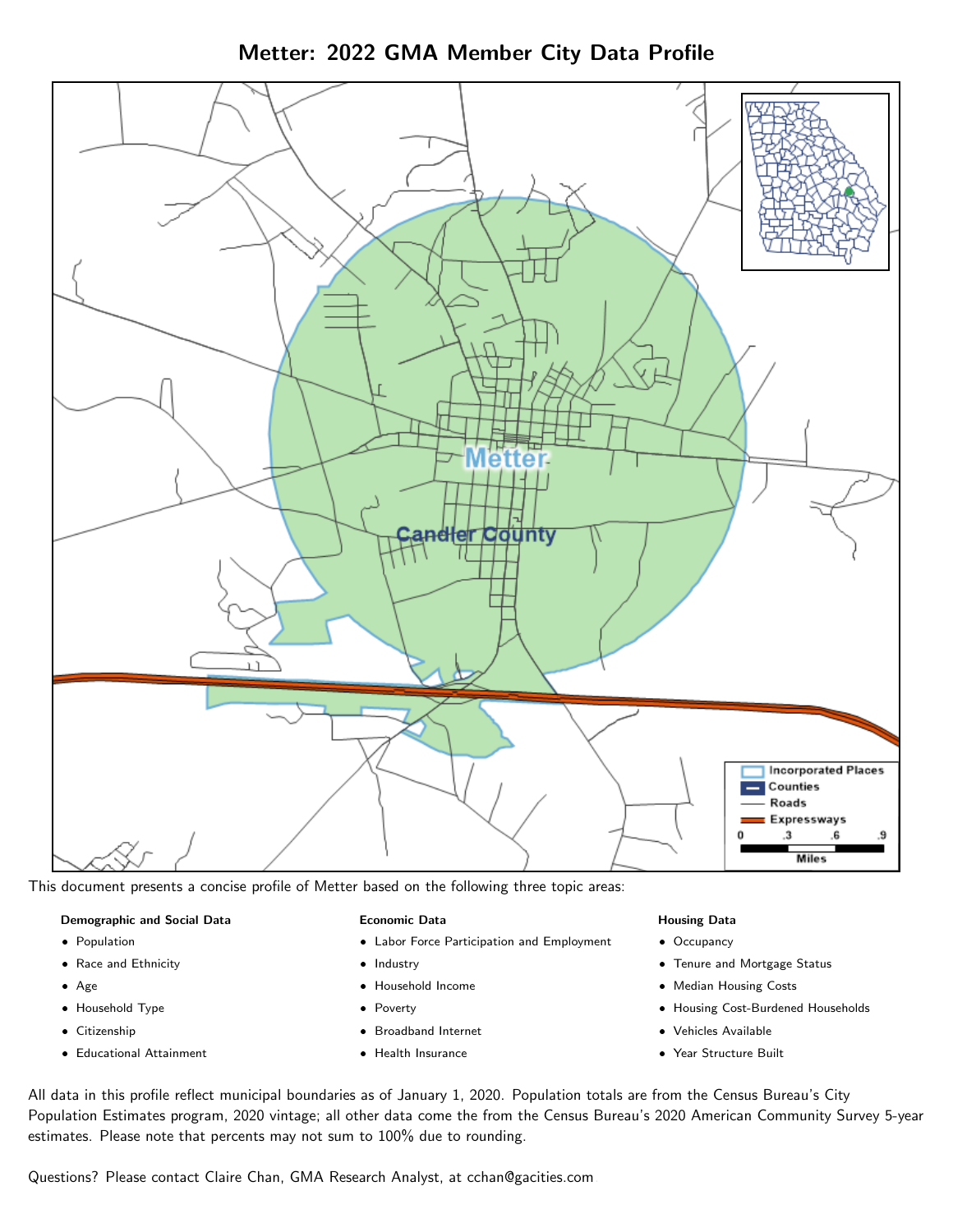# Metter: Demographic and Social





**Citizenship** 



Source: American Community Survey, 2020 5-year estimates, table B05002 Source: American Community Survey, 2020 5-year estimates, table B15002

### Race and Ethnicity



Source: U.S. Census Bureau, City Population Estimates, 2020 vintage Source: American Community Survey, 2020 5-year estimates, table B03002

## Household Type



Source: American Community Survey, 2020 5-year estimates, table B01001 Source: American Community Survey, 2020 5-year estimates, table B11001

## Educational Attainment



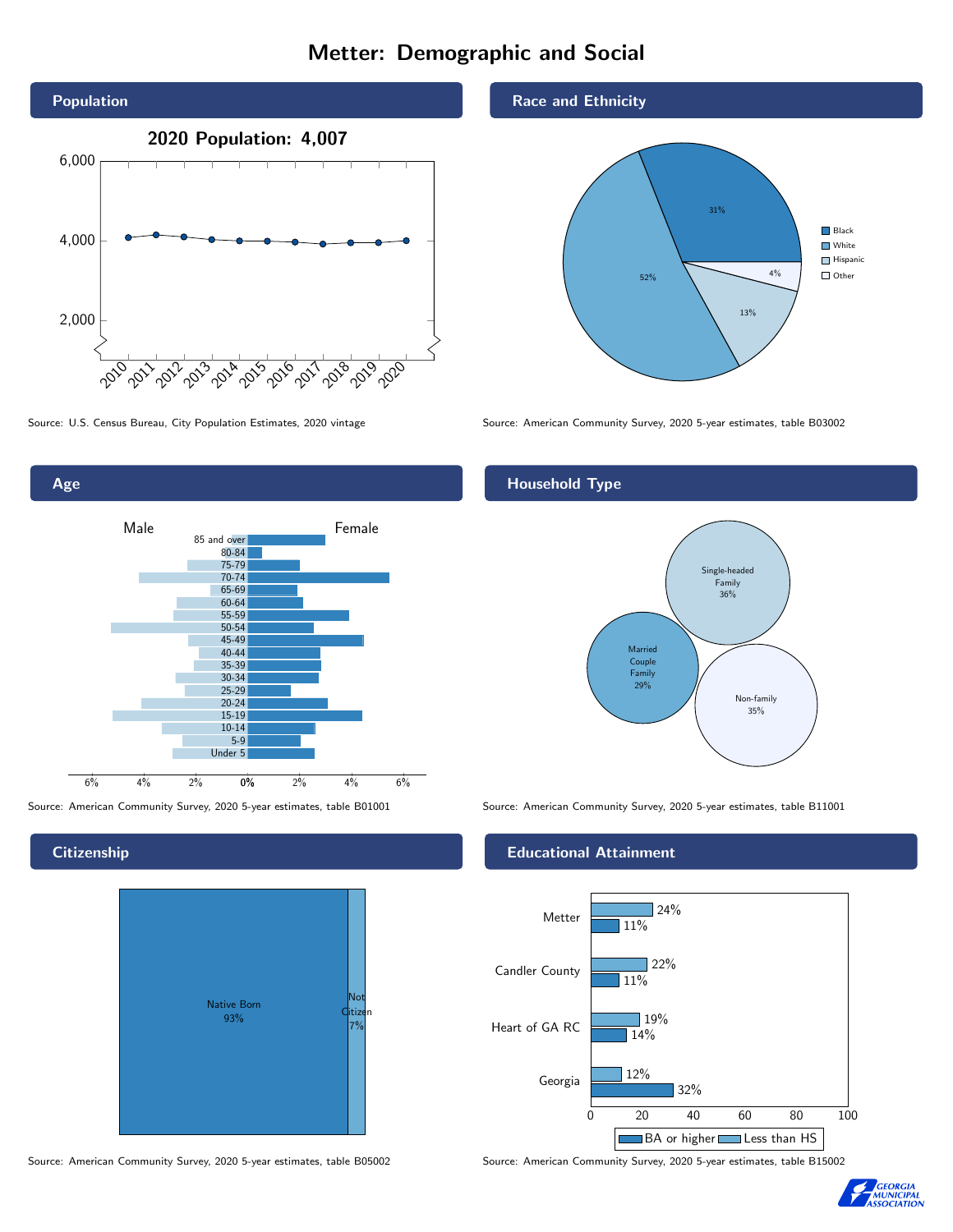# Metter: Economic



Source: American Community Survey, 2020 5-year estimates, table B23001 Note: Unemployment rate is based upon the civilian labor force.



Source: American Community Survey, 2020 5-year estimates, tables B19013 and B19025 Source: American Community Survey, 2020 5-year estimates, table B17010



Source: American Community Survey, 2020 5-year estimates, table B28002 Source: American Community Survey, 2020 5-year estimates, table B18135

Industry

| Agriculture, forestry, fishing and hunting, and mining      | $9\%$ |
|-------------------------------------------------------------|-------|
| Construction                                                | $4\%$ |
| Manufacturing                                               | 11%   |
| <b>Wholesale Trade</b>                                      | $0\%$ |
| Retail Trade                                                | 19%   |
| Transportation and warehousing, and utilities               | 6%    |
| Information                                                 | $2\%$ |
| Finance and insurance, real estate, rental, leasing         | 4%    |
| Professional, scientific, mgt, administrative, waste mgt    | 11%   |
| Educational services, and health care and social assistance | 12%   |
| Arts, entertainment, recreation, accommodation, food        | 18%   |
| service                                                     |       |
| Other services, except public administration                | $4\%$ |
| Public administration                                       | $1\%$ |

Source: American Community Survey, 2020 5-year estimates, table C24030

Poverty



## **Health Insurance**